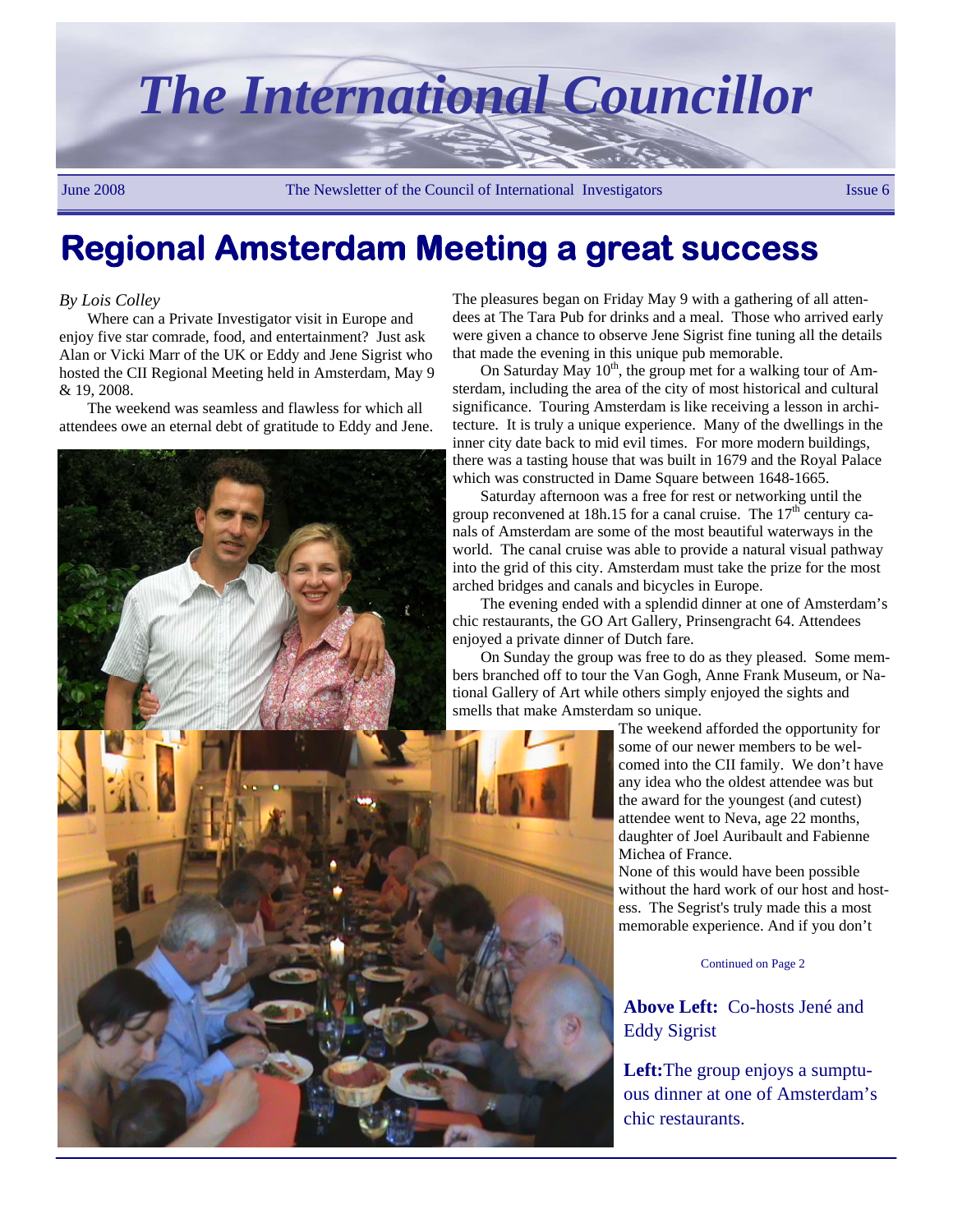### **Page 2 June 2008 The International Councillor**



want to take my word for it, please contact any of the following other attendees for their recollections of this splendid weekend.

Eddy & Jené Sigrist eigrist@aristeed.com Alan & Vicki Marr alan-marr@jigsawservices.co.uk Bernard Maier (Austria) office@bm-investigations.at Fritz Hebach (Germany) fritz.cii-berlin@web.de Michel de Kort (Belgium) mdk@dekort-partners.eu Graham Dooley (France) graham.dooley@gmail.com Nigel Jefferies (UK) nigel.jefferies@gmail.com Raul Fat (Romania) office@tinvestigations.ro Herman Kaminski (Malta) inquiries@iwa-group.com Tom & Helen Davies (UK) tldavies@gmail.com Joel Auribault (France) michea@mac.com Goolam Monsoor (France) contact@as-detective.com Jan & Sylvia Stekelenburg jstekelenburg@stekelenburg.nl

### **Amsterdam Meeting a great success**

Left: Is there a bus stop here? Are we waiting for a bus? The group takes a short break during the walk.

**Below:** Goolam Monsoor, France, takes a moment out to rest those aching feet!

*- Photos by Graham Dooley*



### **YOUR FAST SOURCE IN EU** since 1978

**Detectiv Consulting International GmbH** 



### **GI: Insurance Fraud Service**

CEO: Juergen Fritz Hebach (Member of BA CII WAD) Fon: +49 171 410 74 11 / Fax: +49 30 433 533 1 Internet: dci@insurancefraudservice.com

**Congratulations to the winner of the free one night accommodation at The Marriot Hotel, Halifax! The names of all those registered before 1 June were entered and the winner is** 

> **Mark Reed, Reed Investigations!**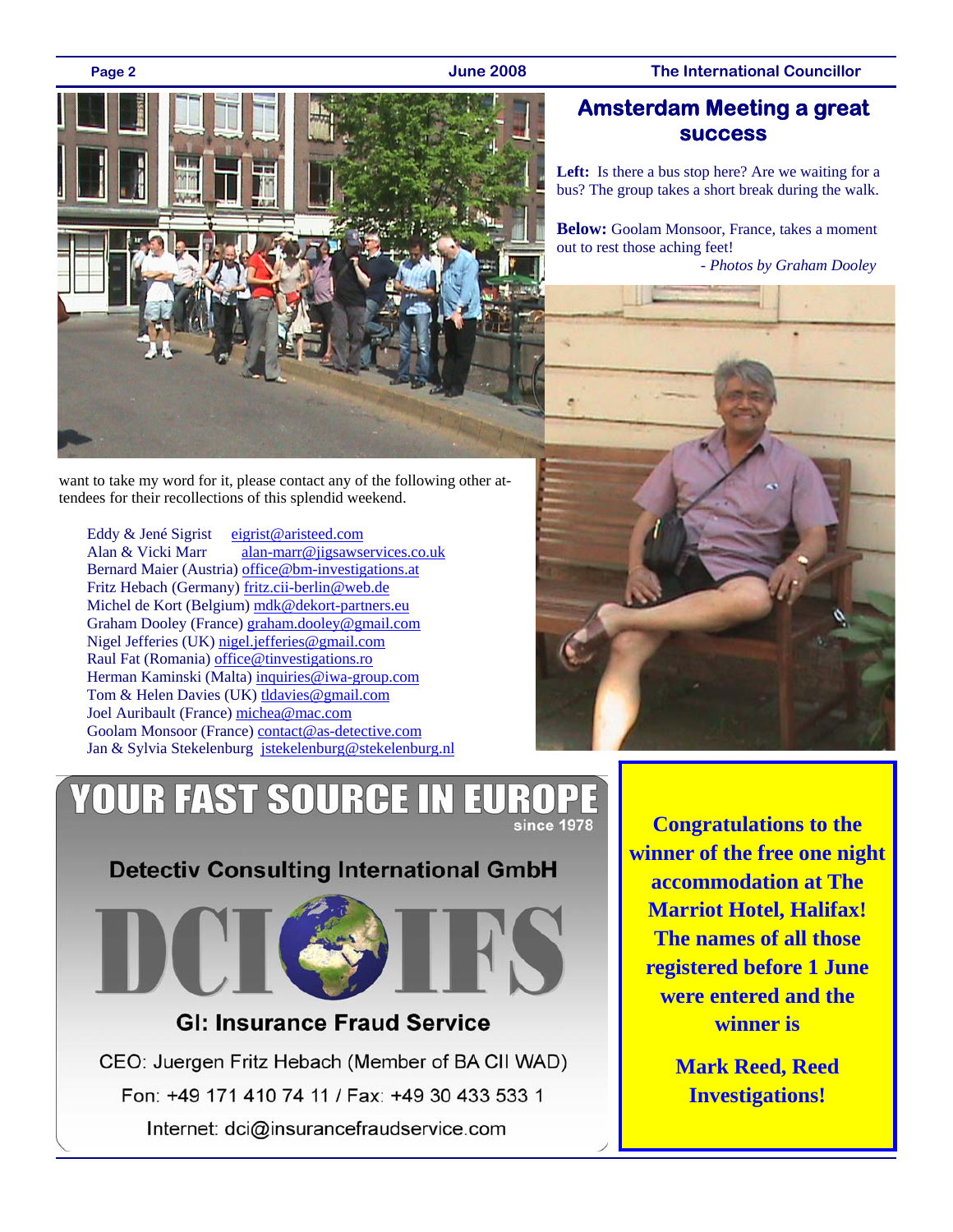# **PODS put aside hostility - welcome invading 'Greens'**

#### *By Richard Green*

In Early April the Green Clan decided during the Easter school holidays to invade Ireland- this involved sneaking through Wales and boarding a ferry on a sunny afternoon. For those of you not acquainted with this country let me tell you that it is quite beautiful and for the most part the people are very friendly and helpful. There used to be a phrase commonly used when talking of Wales, "Wales- Where the men are MEN and the sheep are scared!" although this perception has been pushed far from my mind (besides what a man does with his sheep in the privacy of his castle is his own affair!). We stayed for one night at the 'Ferryboat Inn & Restaurant' in Fishguard (South west coast). The people there we absolutely wonderful and the food was sublime, but what really caught my eye was the fine selection of Welsh beers and ales and even… wait for it a welsh Stout! I'm sure the blasphemous thought of it would have poor Mr. Guinness Senior turning in his grave! After a hearty Welsh

breakfast (Which looked a lot like an English breakfast but for the black pudding!) we went to board our ferry to the Green Isle. After initial check in our vehicle was directed through security where a Welsh policeman stopped us and asked, 'What is



Jimmy Gahan Leading the toast with my good lady wife!

your citizenship boyo'. Now, I know that Wales is a little laid back but this policeman's official dress left me not knowing whether to show him my passport or ask him for directions to the best 'Rave' club in the area! He was dressed in the usual police high visibility jacket with the word police in both English & Welsh stamped all over it with a very worn out baseball cap with the same insignia, but then it went completely down hill. He was also wearing blue jeans and sneakers; I wonder do the police in Wales operate a 'Dress down day' on Sundays?

Anyway dear readers I will bore you no more with my trivial obsessions, now to the matter at hand! Once my clan had breached the Irish coastline, we made for a very fine resort and spa by the name of Kelly's. We had been in the hotel for a matter of minutes when my wife answered a call in our room from reception. The receptionist (Mary) told my wife that there were 3 GENTLEMEN to see me. Well you can imagine my surprise, I mean was this the committee sent to thwart our invasion! It was worse than I had dared to fear for the gentlemen in question happened to be delegates from the POD camp - namely one Jimmy Gahan, Michael Bennett and Tony Fagan. I immediately and wrongly jumped to the conclusion that they were the defence party sent to thwart a possible attempt on the taking of the infamous 'Pod Ball'! I immediately joined the party in the bar

(Where else!) and demanded Parlez with their leader, unfortunately he was away (Re-conquering Australia I believe) so I had to settle for Jimmy Gahan. Anyway after several flagons of real Irish Guinness an accord was reached and I decided not to try and steal the ball and the Pods decided to invite my clan for dinner!

It was set for the following Friday in the town of Enniscorthy. At this point your writer becomes, I am embarrassed to say, a little emotional. I cannot begin to express the gratitude of both my family and I for the warmth and hospitality shown to us by the Pod Contingency. It has been rumoured that the great Mr. Nally himself even took pause in his conquest to wire across €500 and order it spent on hosting the feast of feasts in honour of my family's visit to Ireland. (Really dear readers is there no limit to these people's generosity! Some of you may recall over recent years the contest between the Pods and myself -& others who shall remain nameless!) over that very special ball. I have been linked by photograph to this ball in many parts of the world and fighting for this ball has been fierce. Now that said, it was the remarkable removal of ball hostilities which most left me in ore, I mean to receive such hospitality when tensions are running so high in regard to the ball, well to be frank it left me quite speechless. (This as I am sure most of you will agree, rarely ever happens!)

Because of the selfless act of generosity by Mr. Gahan and fellow 'POD' associates I feel the overwhelming urge to reveal a very worrying thought. It has been suggested to me by a confidential informant that the ball currently in the possession of Mr. Nally is in fact a fake!! Yes dear friends I was as shocked as you to discover this terrible truth, in fact I urged the committee sent



 Your author responding to said toast along with a 'Podette'!

names have been changed to protect the innocent and as far as the author of this story is concerned all reported facts are accurate at the time of going to press, and if they turn out not to be, well in the immortal words of Jimmy Gahan, "Never let the truth stand in the way of a good story!"

to meet me, to check on the ball and confirm that they had the original, unfortunately it was securely under lock and key I was told and in the absence of Mr. Nally, inaccessible.

Well that about wraps this story up, please bear in mind that some

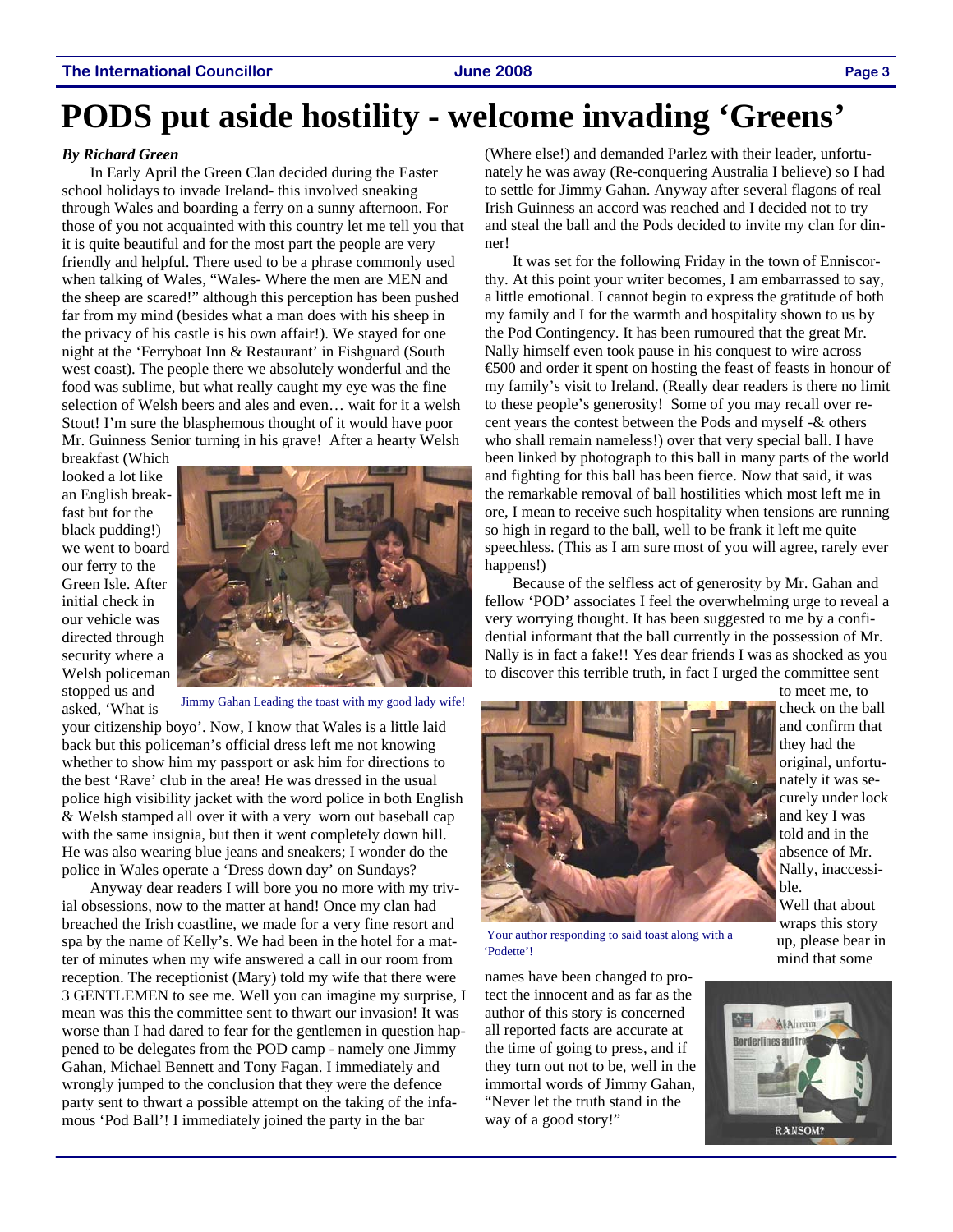## **Bylaw Amendments to be considered at 2008 AGM**

TO: Executive Board

FROM: Jack Burke and Nancy Barber

SUBJECT: **Suggested amendments to CII Bylaws for consideration at 2008 MYM** 

### **ARTICLE VII – Executive Board**

*SECTION 2.* The Executive Board shall elect the Chairman **and Vice Chairman** at the first Board meeting immediately following the Annual General Meeting. The Chairman will be one of the twelve Board members or the Past President in his/her capacity as an ex officio member of the Board.

**STRIKEOUT** "and Vice Chairman" in above SEC-TION 2.

*SECTION 5.* The President or Chairman of the Executive Board may call special meetings of the Executive Board. Correspondence including electronic communications between the Chairman of the

Board and the members thereof shall be regarded as a meeting provided that a poll is taken by mail upon any questions submitted by such correspondence and the result made known to the Board Members by the Chairman. For the purposes of this subsection, correspondence will consist of communications via mail, facsimile, or e-mail format. In keeping with legal requirements, any action taken by mail, facsimile, or electronic format must be **unanimous** with all Board members voting.

**STRIKEOUT** "unanimous" in above SECTION 5.

**SECTION 6.** The Chairman of the Executive Board shall preside at all meetings of the Executive Board. In case of any equality of votes, the Chairman, in addition to his/her original vote, shall have a second or casting vote. In the absence of the Chairman the **Vice-Chairman** will preside.

**STRIKEOUT** "Vice-Chairman" in above SECTION 6 and replace with "President".

## **Submit your nominee for Investigator of the Year Award**

#### *By Nancy Barber*

The Investigator of the Year Award was founded at the Council's Annual Meeting in Edinburgh, Scotland in October 1976. The President of the Association of British Investigators, Zena Scott Archer, delivered a silver loving cup to the Council with the request by the A.B.I. that it be presented each year to a Council member who best exemplifies the high professional and moral standards of the Council.

Since each recipient of the award must surrender the trophy at the end of the year, another award was initiated to remain the personal possession of each annual recipient. This award is known as the "Keith Rogers Memorial Plaque". It honors one of the respected original founders of the Council, Keith M. Rogers, now deceased.

"The Council will be forever grateful to the Association of British Investigators for what has become an extremely proud tradition in our Council."

CII's Rules & Regulations Article VI-R Section 2(f) – R describe the requirements for this award. The current holder of the award, Nancy S. Barber, is the Chair of the Committee. A call for nominations is going out as nominations must be made in writing and shall be submitted to the Chair thirty days prior to the AGM. The cut-off date for submissions is July 15, 2008.

Only certified members of the council are eligible for the

award. The nominations must contain details of outstanding professional services rendered to a client, the profession or to CII. The selection will be made at the Annual General Meeting by secret written ballot with only Certified and Senior Members in attendance at the Annual General Meeting entitled to vote. At the AGM, the chair will select two past recipients of the award to assist on the Committee. If two past recipients are not in attendance, they will select a like number of Certified or Senior Members to assist. In the event the current holder is not in attendance, the Chairman of the Executive Board will appoint a Certified or Senior Member as Chairman of the Committee.

Upon receiving the closing of Nominations, the Committee and the Secretary shall meet and review all nominations to determine their eligibility and authenticity. At the AGM, the Committee Chair or their designee shall read all nominations to those members in attendance. All Certified and Senior Members in attendance shall be furnished with Award Ballots.

Please mail nominations as prescribed above to the Chair of this Committee no later than July 25, 2008:

> Ms. Nancy S. Barber 236 West Portal #850 San Francisco, CA. 94127 E-mail: nickbk@aol.com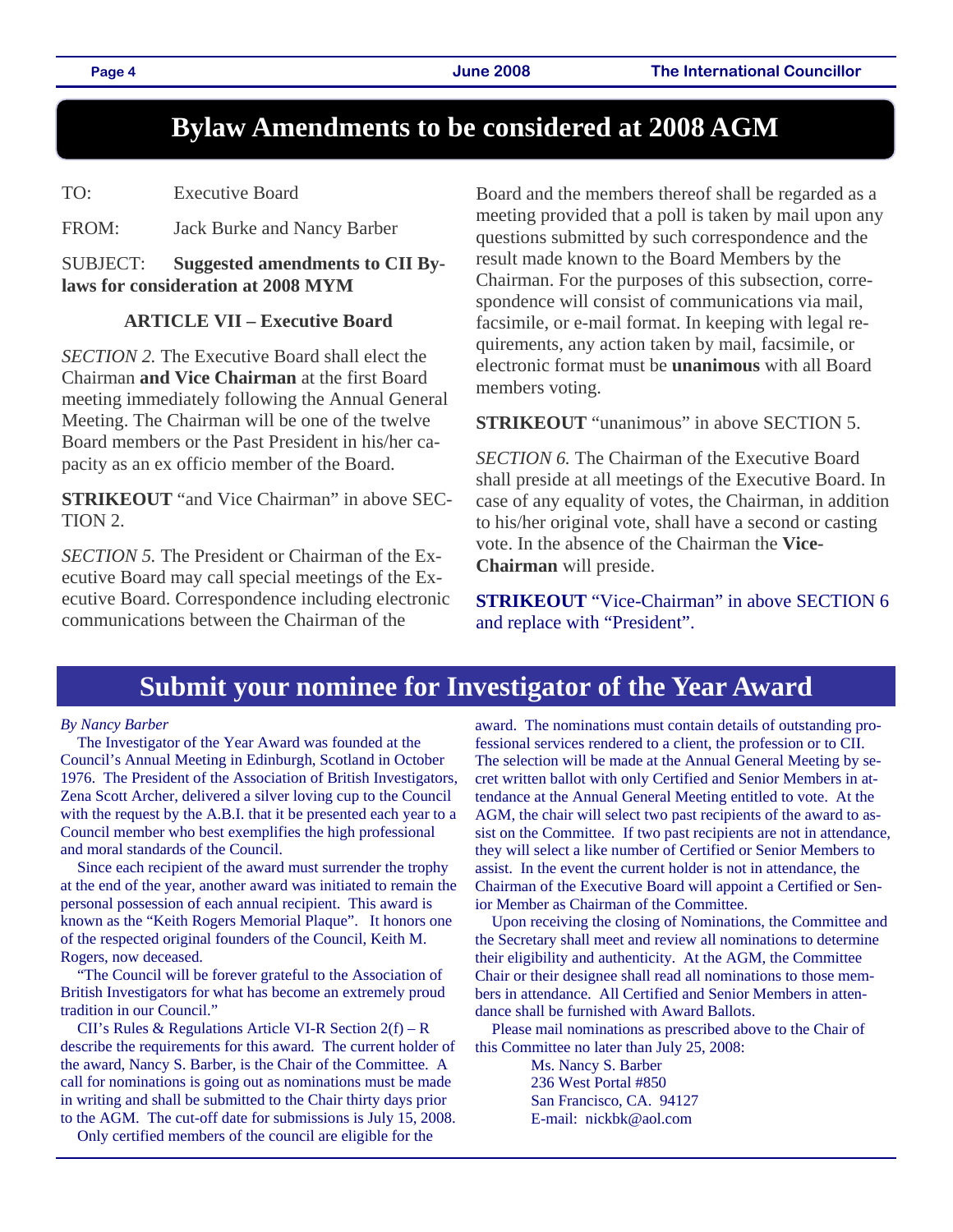#### The International Councillor **Councillor June 2008 Page 5**

# **Regional Meeting held in Washington D.C.**

Robert Kresson, New England Regional Director and his wife Eva Szigethy, MD., PH.D.arranged for CII members to meet at the Old Georgetown Club in Washington, D.C. for dinner on May 6, 2008.





**Above:** Mr. and Mrs. John Sexton, Virginia

**Left:** Tanya DeGenova (TSD Security Consulting Group, Inc.) flew down from Boston, MA to attend and Ronald McKown (Eidolon Group, Inc. Merrifield, VA) came as a guest of Bill Lowrance.







**Left:** Tanya DeGenova and Ron McKown

**Right:** Bill Lowrance, RD Mid Atlantic

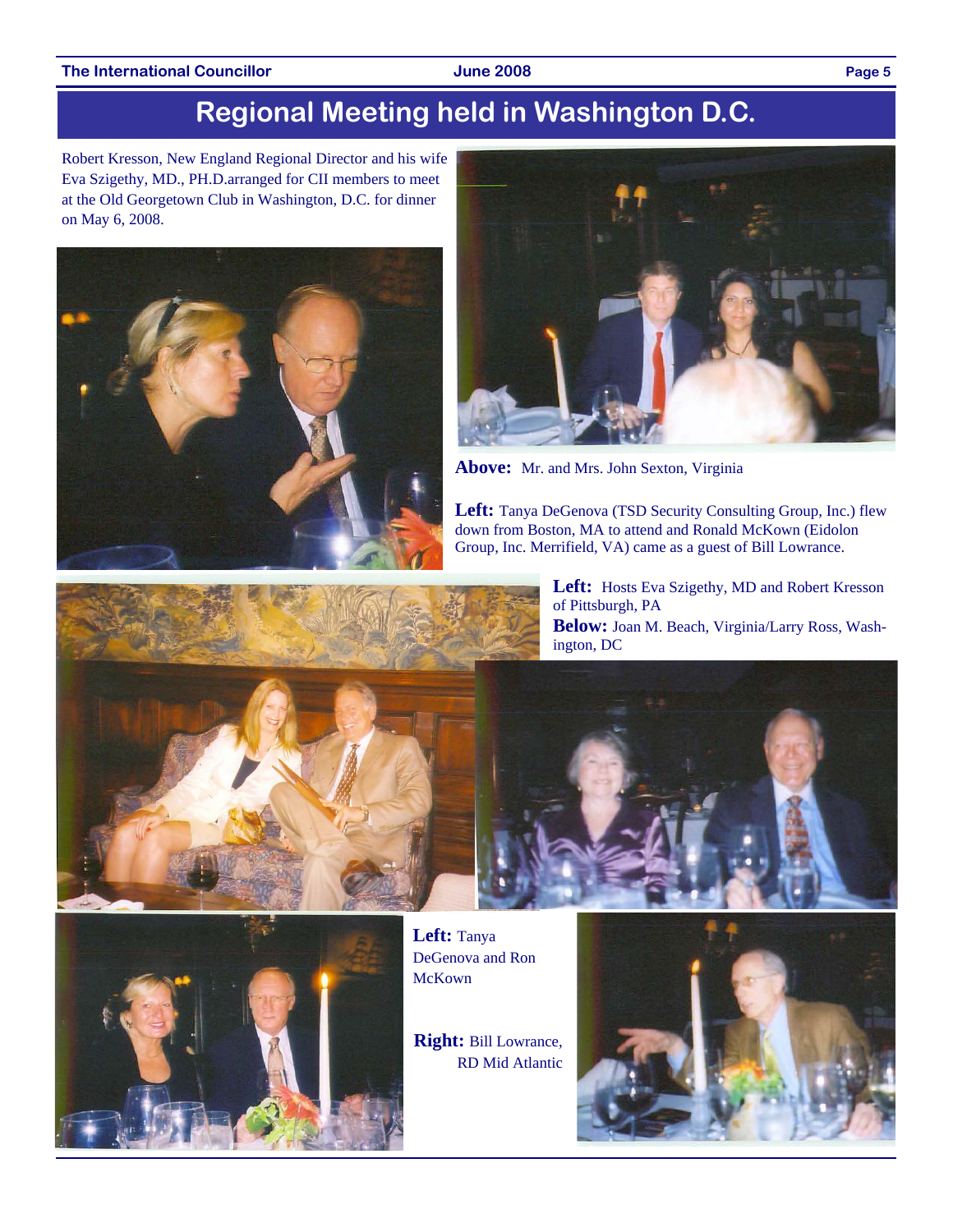#### **The International Councillor June 2008 Page 5**

## **South Africa — an overview**

#### *By Peter Grant*

The following is a summation of criminal statistics and trends that, by its nature, will contain generalizations.

#### **Economic situation**

South Africa is currently experiencing inflationary pressures at some 10.1% per annum geared off historical overheating of domestic expenditure, oil and food pricing pressures (external), electricity supply difficulties, wage negotiation demands and public sector spending patterns. Counter measures are the application of targeting measures via the local Reserve Bank involving the increase of interest rates (prime is currently 15% up from 4.8% in June 2004 and expected to be 16% by Q4 '08) as well as reviewing core State infrastructures and spending allocations, budget surplus accounting and price stability.

#### **Socioeconomic situation**

Unemployment (estimated at some 35%+), Acquired Immunity Deficiency Syndrome (HIV/AIDS), social spending shortfalls, educational and vocational training deficiencies, infrastructural shortages and deficiencies related to a lack of maintenance, under delivery by the State against previous undertakings, illegal immigration, corruption and high general crime rates are the principle challenges.

#### **Crime**

In response to high levels of general crime and in particular contact crimes the Ministry of Safety and Security

announced in 2004 a program to reduce levels of crime by between seven and ten per cent per year. Infrastructure and staffing budget allocations have led to partial success with murder, attempted murder and robberies showing decreases as at year end 2007. Rape, theft and assault remain at high levels. Visitors are advised to obtain advice on areas that are high risk and not rely on GPS systems

for routes as these may go through areas with high levels of criminal activity. Instances of robberies of arriving tourists landing at OR Tambo International Airport (Johannesburg) have been reported and are a concern. White collar crime statistics indicate fraud is a problem as are scams involving the accessing of bank details. Armed cash–in-transit robberies and ATM attacks using explosives are cyclical with seasonal spikes. Armed hijackings remain problematic but currently are at lower levels than previously.

#### **Xenophobic attacks**

Attacks on illegal immigrants/foreign nationals in informal settlements in areas of northern and eastern Gauteng as well as areas of central Johannesburg have recently taken place. Alleged causes include State housing allocations, criminal gang activities, working at lower than market salary rates, jealousy, greed, xenophobic reaction, opportunistic criminality and (unsubstantiated) third force activities.

Increased levels of visible policing and deployment of specialized policing units appear to have reduced the level of attacks. Public perception, particularly in the foreign media, is perceived as reducing levels of tourism and foreign investor confidence in at least the short term.

### **REGIONAL VIGNETTES**

#### **BOTSWANA**

The Botswanan economy is stable with a high emphasis placed on eco-tourism into National Parks as well as private game facilities. Cattle ranching, mining and agriculture are major drivers. Unemployment and social benefits are above the norm for Africa. Infrastructure and its development are stable with a number of foreign based construction companies in operation. Banking facilities and conversion of foreign exchange are available but geographically centered around main commercial centers. The Pula (local currency is stable).HIV/ AIDS is at a high level with treatment regimes available through State mechanisms.

Crime is relatively low and in the main of a petty nature. Theft from vehicles is common however contact crimes are not at high levels. Policing (including paramilitary operations) are visible with emphasis on vehicle safety and speed compliance.

#### **ZAMBIA**

The Zambian economy is relatively stable and has an agricultural, mining (mainly copper) and tourist bias. Banking and financial transaction facilities are readily in tourist and commercial areas. In-

> frastructure is undergoing maintenance and improvement; the recently stable political and governmental structures are cooperating on a cross-border basis with neighboring countries in respect of park boundaries and tourism.

> Crime in the main is at low levels with an emphasis on theft and petty crimes against property. Controls are bolstered by cooperative operations involving police, military and armed anti-poaching units. Tourist areas are generally regarded as safe but informal

settlements/high density areas should be avoided. **MOZAMBIQUE** 

Following a protracted period of armed confrontation, large areas of the country are regarded as unsafe as a result of landmines and unexploded ordinance. An intensive campaign is underway to remove arms caches. The economy is undergoing a rebuilding phase, the infrastructure is fragmented but, in cities and around developments such as the Mozal smelter, development has taken place. Financial transactions can be undertaken in cities. Strict controls are in place at border posts, particularly in respect of temporary vehicle importation. Road blocks are frequently encountered with potential for corruption.

Despite the above, levels of violent crime are not as high as would be expected. Theft remains a high risk, particularly from vehicles (including whilst in motion) and travel at night is strongly discouraged.

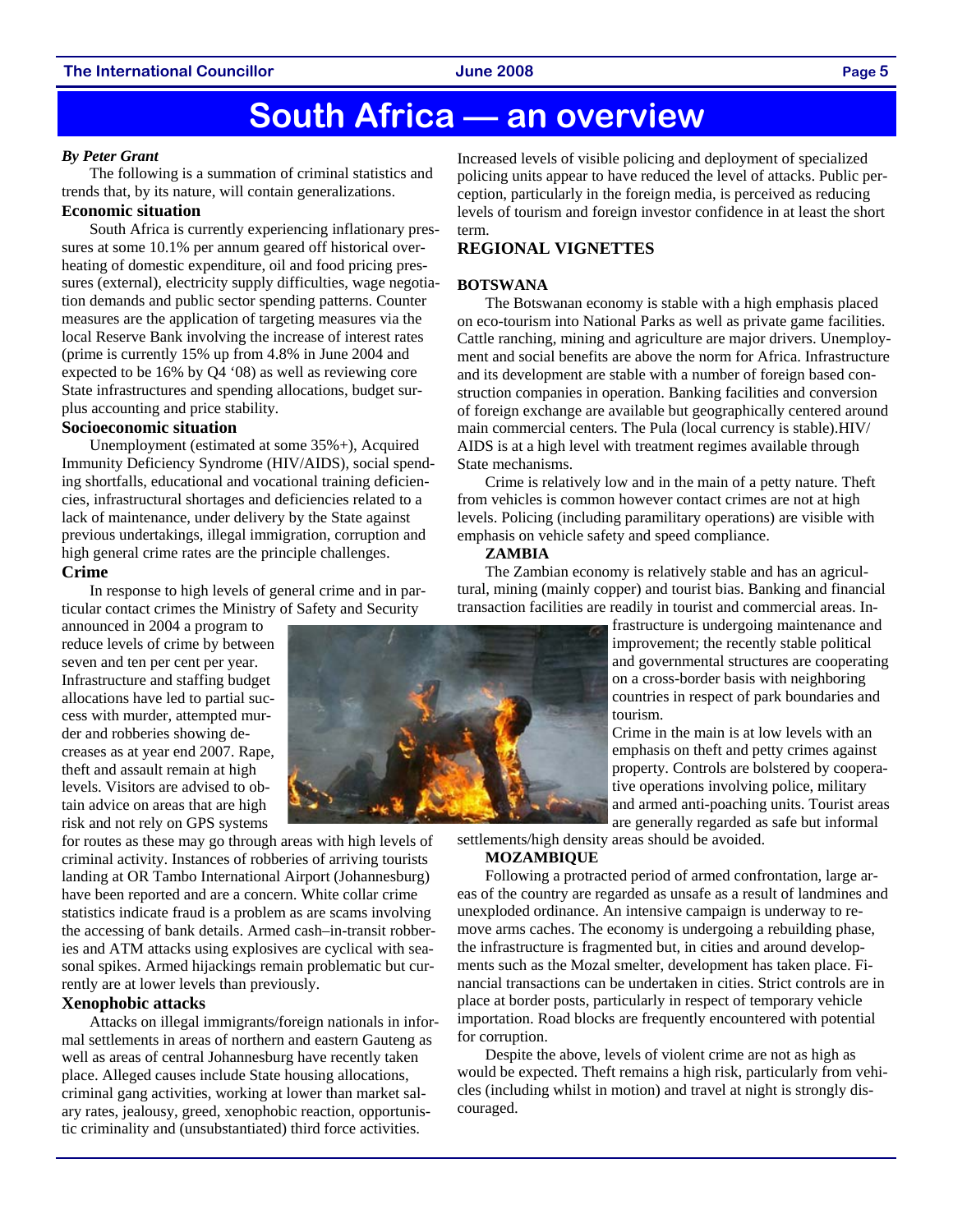Page 7 **The International Councillor** Capacite 1008 **The International Councillor** 

# **Halifax—A place for the whole family!**



The kids will love taking a trip on Theodore Too, the Tug Boat that spawned a library of children's books and a long running television show. Take part in one of Theodore Tugboat's adventures on the Big Harbour. Designed with children in mind, the one hour Big Harbour Tour informs and entertains, bringing the sights and

# **Ride the tug or take a hop!**

sounds of an actual working Harbour to life. Visit all your favorite characters at work, including Emily, Hank, and the Harbour Master.

Join the crew of the Harbour Hopper for a fun filled tour of Halifax from land and

sea! The Hopper is a fun-filled amphibious adventure offering interesting, educational, and informative tours of Halifax. The Harbour Hoppers are refitted Lark V vehicles capable of traveling on land and water. This tour is unlike any other in Nova Scotia and subsequently has become the most popular tour in Atlantic Canada.





Deep Sea Fishing: The **Summer Bay** offers the thrill and adventure of deep sea fishing for amateurs and experienced anglers alike. Join our experienced Captain and crew aboard the Summer Bay for a four-hour tour as we venture out of the Harbour into the North Atlantic in search of cod, haddock, mackerel, and Boston bluefish. We provide all the necessary equipment and our crew will clean your catch for you. For the outdoor enthusiasts, the **Summer Bay** offers

# **Don't let that big one get away!**

- Or for a four-hour fishing trip (up to 25) for \$1173.75
- Or \$1878.00 + tax for up to 40 people. We provide all the fishing equipment and you can keep what you catch!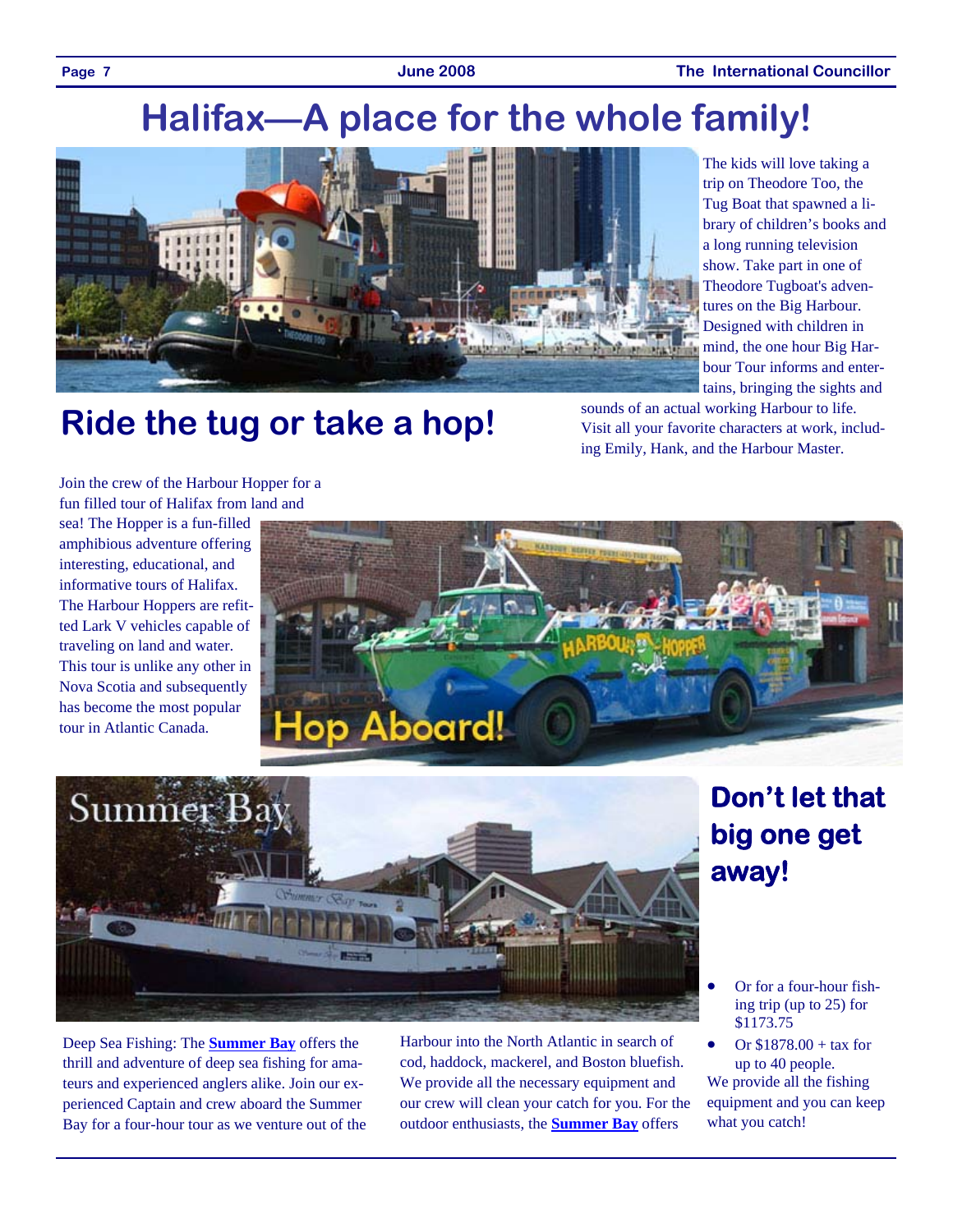## **South Africa's Access to Information Act**

#### *By Peter Gant*

The Promotion of Access to Information Act was signed into legislation on 2 February 2000 with the stated purpose "To give effect to the constitutional right of access to any information held by the State and any information that is held by another person and that is required for the exercise or protection of any rights; and to provide for matters connected therewith." This is in line with the requirements of Section 14 of the South African Constitution of 1966 which ensures rights to property, possessions and privacy of communications as well Section 32 which provides for to access to information held by the State as well as individuals where access to this information is required to protect any fundamental right. It is accepted that South Africa has one of the most liberally drafted Constitutions in the world, and the right of access to privately held information affirms this, as internationally most freedom of information laws only cover information held by governmental bodies and not the private sector. Despite this, the Promotion of Access to Information Act contains mandates for information retention in the public sector but not for private organizations.

It is necessary to relate the Promotion of Access to Information Act to the context of the Constitution and the historical perspective of access to State databases. Prior to 1994 access had been withheld been limited to State enforcement agencies. Prior to 2000 and the Promotion of Access to Information Act' implementation, the Constitutional Court issued a number of judgments relating to the right to privacy relating to pornography, privacy in society and searches in terms of the interim Constitution. However the provisions of the final Constitution are substantially the same as those that were in place at the time of judgment, these decisions stand as precedent. In terms of the common law, privacy and rights of personality are protected under the actio injuriarum on the basis of an unlawful and intentional interference with the right to seclusion and privacy in life.

To date there has been little use of the Promotion of Access to Information Act primarily due to a lack of information available on information available, low levels of awareness of the mechanisms related to the use of the Act, little publication of manuals and low general public awareness. The Promotion of Access to Information Act enforcement mechanism is in the hands of the judiciary whose lack of formal training in balancing the competing values of the Act is questionable.

# **Halifax at war—the British vs the French**

On May 29, 1758, the largest fleet of sailing ships to ever depart from Halifax left the Harbour and headed north.

This British armada, comprised of 150 ships and carrying over 27,000 men, was bound for the French Fortress of Louisbourg, prepared to lay siege.

The campaign endured for two months before British forces achieved their first major victory in the Seven Years War, a victory that would change the world - and Halifax - forever.

 Don't miss this compelling 250th anniversary exhibit which examines the major turning point in the tug-of-war for North America between England and France.

> **See the exhibit at the Maritime Museum of the Atlantic on Lower Water Street, just steps from your Conference hotel.**

**MARITIME MUSEUM** of the ATLANTIC



**HALIFAX** DON'T MISS THIS SPECIAL **ANNIVERSARY EXHIBITION**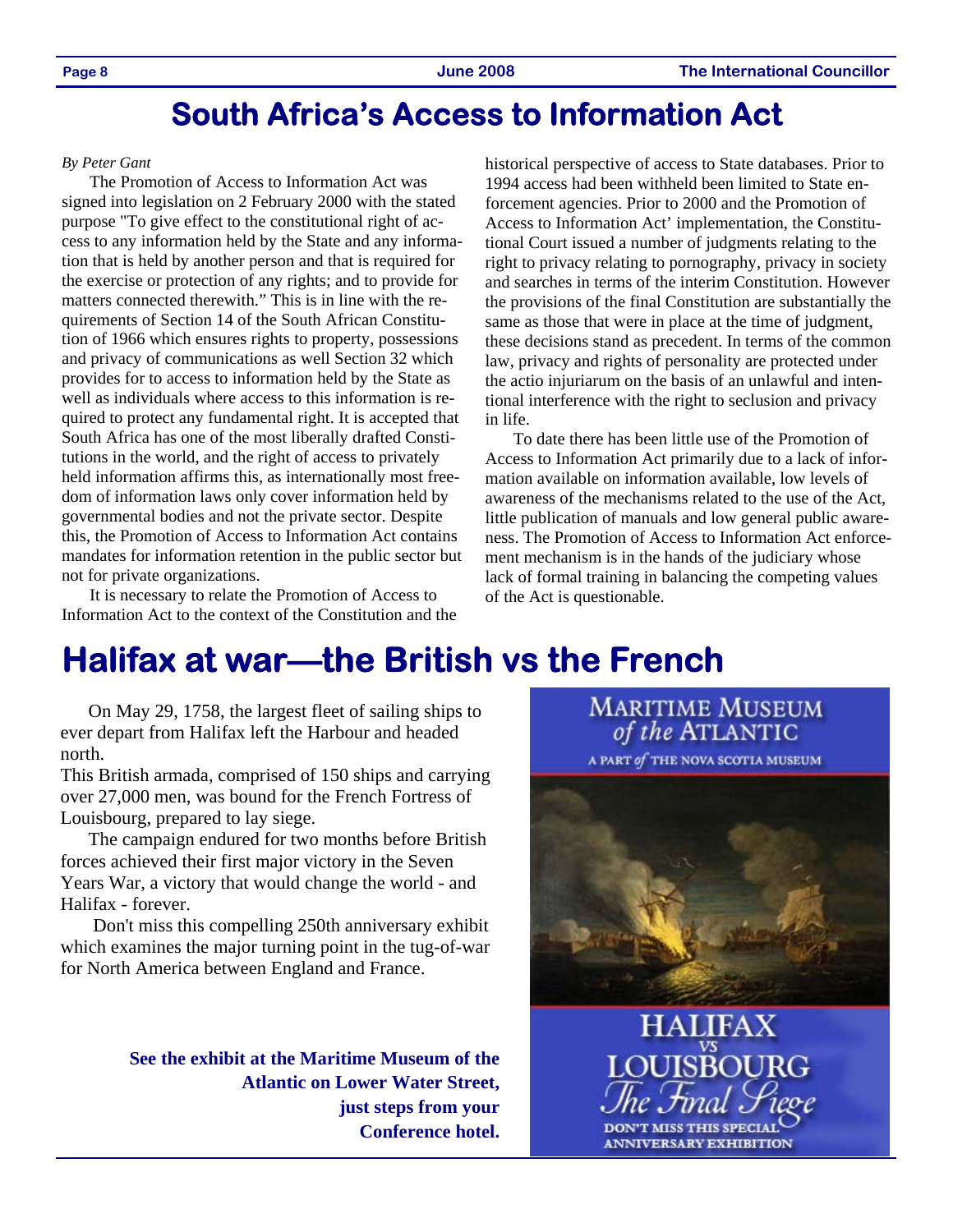### **The International Councillor Case 2 Page 9 Page 9 Page 9 Page 9 Page 9**

### **More 2008 AGM news**

### **King rounds out speaker program**

**Brian D. King, C.F.E., C.I.I.,** President of King-Reed & Associates Inc., will be rounding out the

program of speakers at the CII AGM 2008 in Halifax, NS. You won't want to miss Mr. King's thorough discussion concerning Conducting International Investigations. He travels frequently on assignments throughout Latin



America and East Asia and has recently been involved in the re-investigation of the Bre-X fraud in Indonesia and the Ianiero's murders in Mexico. Mr. King is a frequent speaker and guest lecturer at industry functions and the author of numerous investigative related papers including, The King-Reed Surveillance Techniques; Insurance Fraud – A Perspective on Bodily Injury Claims; and Insurance Fraud – An Update of Bodily Injury Claims, all of which have been published in industry journals. Mr. King volunteers his services to the Association in Defense of the Wrongfully Convicted and has recently been involved in high profile Canadian cases involving the wrongful convictions of Steven Truscott and Robert Baltovich, both of which have had their murder cases overturned.



CSI, host of the 2008 CII Conference in Halifax, Nova Scotia, is happy to announce that the Canadian Association of Private Investigators will be helping to sponsor the upcoming AGM. CAPI will be sponsoring the Opening Ceremonies on Wednesday morning. CAPI is a non-profit corporation, which was formed to promote the in-



information and services for members, to address issues of concern at all levels of Gov-

dustry, provide

ernment, and to be the official voice of Private Investigators in Canada. Visit their website at www.capicanada.ca. **Thank you, CAPI!**

*There were no takers to identify this slick dude at the Edinburgh CII Conference in 1976. Would you believe our own President, Jim Kirby!* 

> *Thanks to Steve Kirby for submitting the photo.*





CSI wishes to thank Sexton Executive Security for their sponsorship of the Opening Ceremony Breakfast, held prior to the AGM on Wednesday morning. Sexton Executive Security provides personal protection, private inS ECUR I

vestigations and security consulting services to the business community and individual clients. Headquartered in the Washington D.C. metro area, they provide full coverage around the United States and abroad.



You're sniffing around but I'm scent free You may find a plaid lab but you won't find me The hunt is on if you can pick up my trail The clues will help you unravel my tale

I'll be long gone before you figure it out Of your incompetence, I have no doubt When the dust has settled and the smoke has cleared The Prince of Plaid will have disappeared . . .



Poof!

**June 2**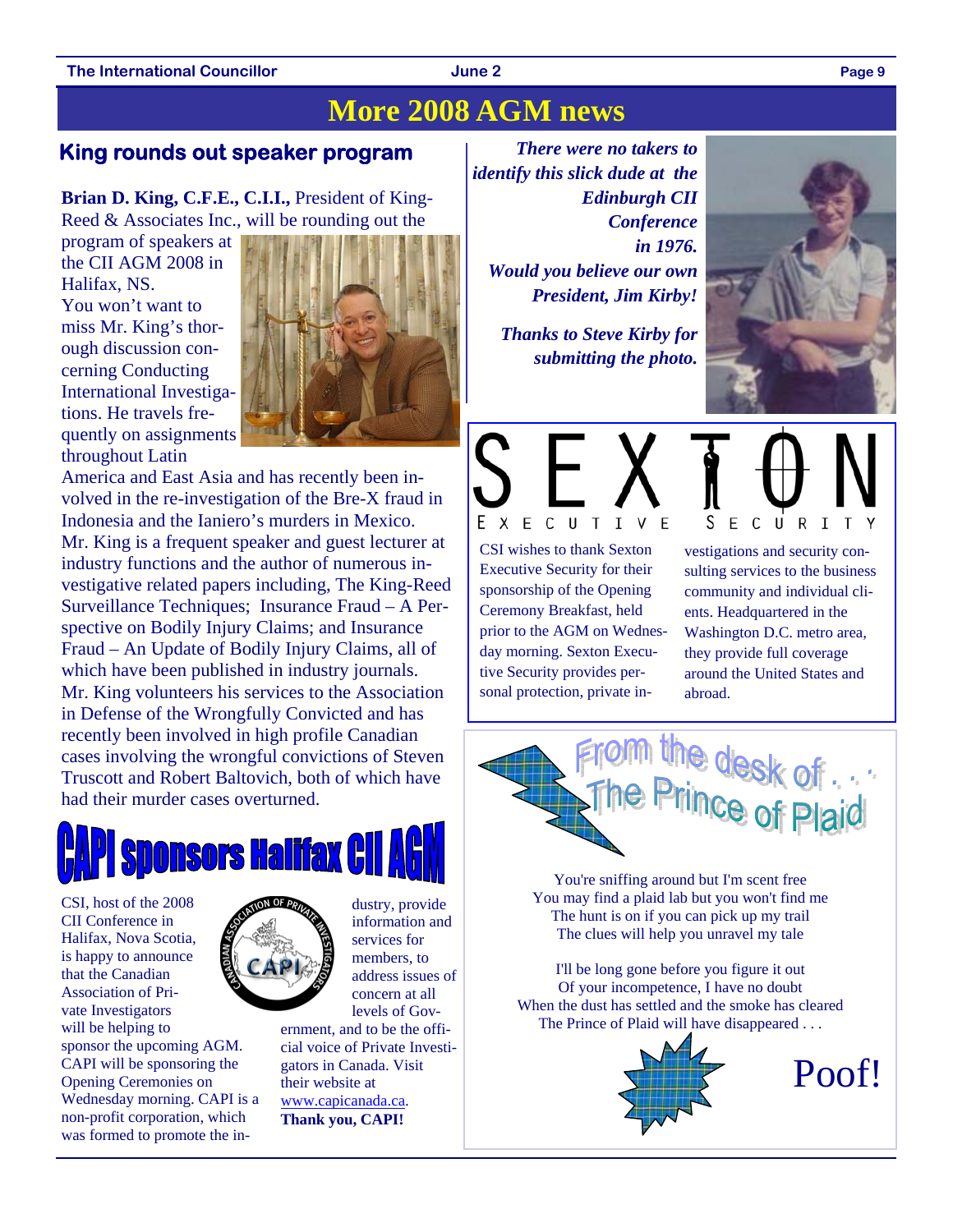### **Page 10**

**Page 2008** The International Councillor

# **Regional Directors 2006-2007**

| 01 CANADA EAST                                    | Fred Dehmel<br>fdehmel@csilimited.com       |                                     |  |  |
|---------------------------------------------------|---------------------------------------------|-------------------------------------|--|--|
| 02 CANADA CENTRAL                                 | <b>Brian King</b>                           | bking@king-reed.com                 |  |  |
| 03 CANADA WEST                                    | Ken Cahoon                                  | ken@fbig.ca                         |  |  |
| 04 USA NORTHEAST                                  | Joan Beach                                  | Joanmbeach@aol.com                  |  |  |
| 06 GREAT LAKES                                    | Robert Dudash                               | robertdudash@hotmail.com            |  |  |
| 07 USA CENTRAL                                    | <b>Robert Dudash</b>                        | robertdudash@hotmail.com            |  |  |
| 08 USA WEST                                       | Paneen Allen                                | paneenallen@msn.com                 |  |  |
| 09 AUSTRIA, HUNGARY, SWITZERLAND,<br><b>ITALY</b> | Alan Marr                                   | alan-marr@jigsawservices.co.uk      |  |  |
| 10 NETHERLANDS,<br><b>BENELUX COUNTRIES</b>       | alan-marr@jigsawservices.co.uk<br>Alan Marr |                                     |  |  |
| 11 CARIBBEAN, SOUTH AMERICA                       | Maurice C. Amres                            | geb@solutions2000.net               |  |  |
| 12 CENTRAL AMERICA                                | Seth Derish                                 | seth@privateeyes.com                |  |  |
| 13 IRELAND, N IRELAND                             | Alan Marr                                   | alan-marr@jigsawservices.co.uk      |  |  |
| 14 SCOTLAND, ENGLAND                              | Alan Marr                                   | alan-marr@jigsawservices.co.uk      |  |  |
| 15 SPAIN & PORTUGAL                               | Roy Whitehouse                              | $wis-int@ippt$                      |  |  |
| 16 FRANCE                                         | Joel Auribault                              | ira@agence-investigations.com       |  |  |
| 17 SCANDINAVIA                                    | Jouni Heikkinen                             | academic@welho.com                  |  |  |
| 18 BELGIUM                                        | Michel de Kort                              | mdk@dekort-partners.be              |  |  |
| 19 GERMANY, E. EUROPE                             | Jurgen F. Hebach                            | fritz.cii-berlin@web.de             |  |  |
| 20 ISRAEL                                         | Jacob Lapid                                 | lapidim@bezeqint.net                |  |  |
| 21 INDIA                                          | Pawanjit Ahluwalia                          | pawan@premiershield.net             |  |  |
| 22 SINGAPORE, SE ASIA, VIETNAM                    | Ponno Kalastree                             | $p.kalastree@mainguard-intl.com.sg$ |  |  |
| 23 HONG KONG, KOREA                               | Li Fuk Ki                                   | lifk@biznetvigator.com              |  |  |
| 24 CHINA                                          | Hai Yang                                    | cn@sbcs.com.cn                      |  |  |
| 25 JAPAN                                          | Kenji Ohara                                 | mission@olive.ocn.ne.jp             |  |  |
| 26 AUSTRALIA, NEW ZEALAND                         | Rodney Webb                                 | rtw@mwacorporate.com.au             |  |  |
| 27 ALBANIA, GREECE, TURKEY, CYPRUS                | Alan Marr                                   | alan-marr@jigsawservices.co.uk      |  |  |
| <b>28 NORTH AFRICA</b>                            | Alan Marr                                   | alan-marr@jigsawservices.co.uk      |  |  |
| 29 CENTRAL AFRICA                                 | Alan Marr                                   | alan-marr@jigsawservices.co.uk      |  |  |
| <b>30 SOUTH AFRICA</b>                            | Peter Grant                                 | petergrant@criskinternational.com   |  |  |

## **GET INVOLVED — BE A DIRECTOR FOR YOUR AREA**